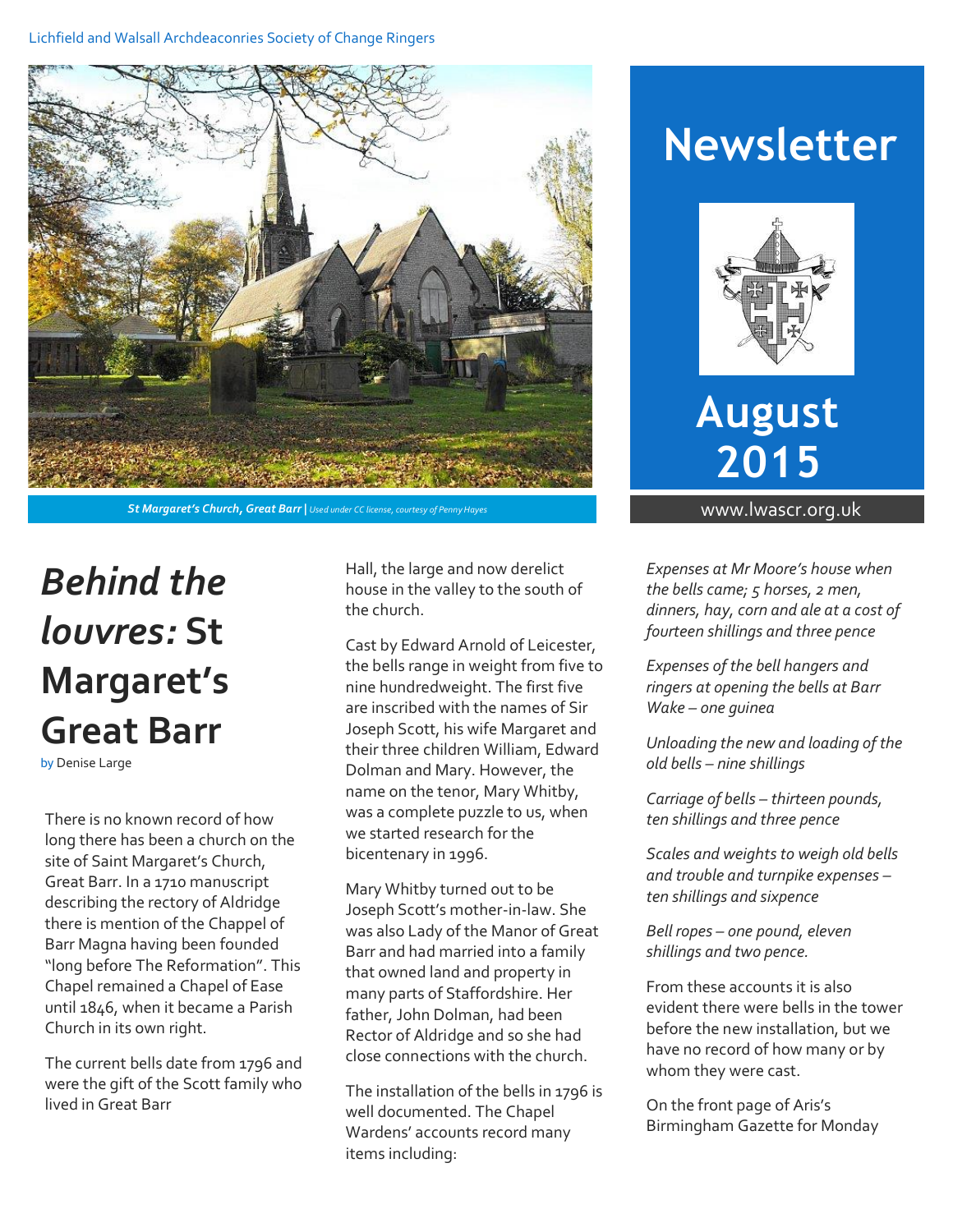August 1st 1796 there is a short article which reads:

*On Monday last was completed at Barr Chapel, Staffordshire, a NEW PEAL of SIX BELLS with a new Bell Frame, new Hangings &c, on the newest and best Construction, by Mr. E. Arnold, Bellfounder, Leicester, the Gift of Joseph Scott Esq. They were opened by the following Societies of Ringers, viz. Birmingham, Walsall, Wednesbury and several others, which gave great Satisfaction and does Credit to the Founder.*



#### **The bells return in 1980**

There was no major work done to the bells until 1924 when the tenor was recast by Charles Carr of Smethwick after it was cracked by the clock hammer. A peal board records a 720 of Bob Minor rung for the dedication of the new tenor bell on Ascension Day of that year, by a band from the Saint Martin's Guild of Change Ringers.

In 1980 the bells were removed from the tower and tuned and rehung in a new frame by John Taylor's of Loughborough, with much of the work being carried out by the band

of that time, some of whom are still ringing at Great Barr today.

### **Drayton Bassett project update** by John Mulvey

The bell appeal leaflets were distributed throughout Drayton village in April and also given to Society members at meetings. The results have been very encouraging. May I thank the many Society members who have given generous, individual donations to the appeal. A steady stream of donations have been received from villagers. These included £1,000 from a couple who had been married at the church a number of years ago and a donation from the local scout group who want to follow the appeal's progress.

At the end of May we held an open meeting at Drayton Club to discuss how to take the appeal forward, 9 people attended and 2 more volunteered to learn to ring. In June we held another quiz evening at the village club, over 50 people attended which included 16 ringers. £300 was raised for the fund.

Just before the end of this school year I again met with Nicky Jarrett, who teaches the Y5/6 class at the village school. In November we plan to do a topic on Drayton now and 100 years ago to tie in with the new bell that will commemorate the 6 men from the village who died in the 1st World War.

The hope is that this work will form part of an exhibition to be held in the village. Descendants of 3 of these men have contacted me and are going to provide mementoes.

In early 2016, when I hope the new bells will be cast, the class will then do a topic on bells and bell ringing and will record the casting and installation of the bells. This will include a visit to John Taylor's bell foundry at Loughborough and watching at least one of the new bells

being cast. The hope is that when the bell work is completed we will start an after school bell ringing club.

A couple of weeks ago I received an email from the PA to the Managing Director of Drayton Manor Theme Park asking if I would go along and meet him and his family. The theme park was founded in 1950 by George and Vera Bryan, who both died last year. Their family still own and run the business. I had the pleasure of meeting their son Colin and grandson George. They gave me a VIP tour of the theme park, of which they are very proud.

When I was about to leave, Colin Bryan said the family wished to donate a bell to the appeal in memory of his parents and would gift aid a minimum of  $E_5$ ,000 to the appeal.

I have today received a letter from the Allchurches Trust stating that we have been successful in our grant application and enclosing a £1,000 cheque.

This now brings the total raised or promised to just under the £30,000 mark. This leaves about £2,000 more to be raised to ensure that we carry out the necessary ancillary work such as improvements to electrics, woodwork and the ringing room.

It is our hope to be able to invite the Society to hold an event at Drayton in the later part of next year. So in order for that to happen if you haven't given yet, a donation, however small, will be very welcome.

In September I am attending the PCC meeting to brief them on progress and to decide a timetable for the work needed to be done in the tower. Hopefully in the next newsletter I can report that the order has been placed to cast and install the 3 new bells.

Contact the appeal: mfjohn1@ntlworld.com 07760 367570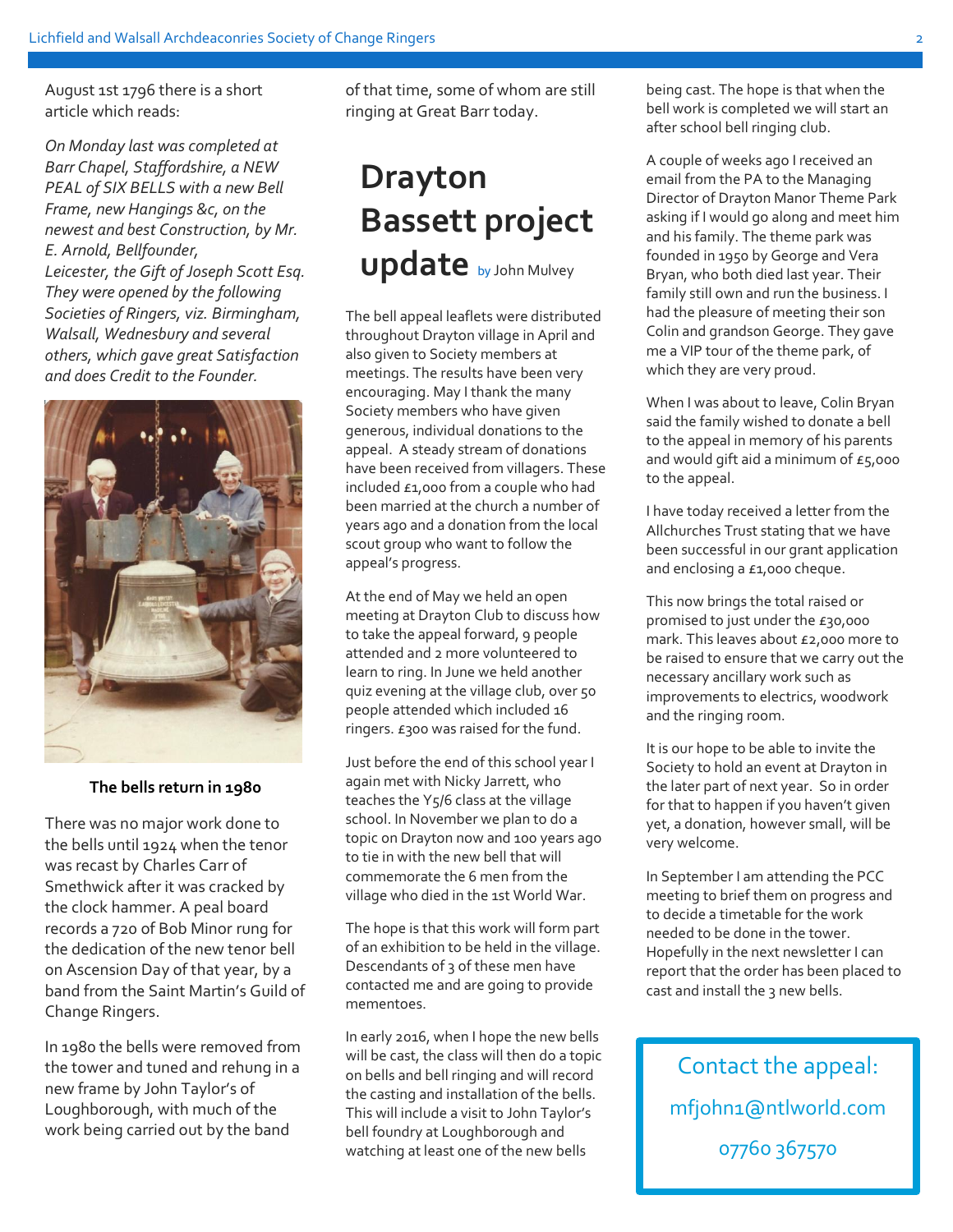# **Calling all young ringers!** by Anne Ogden

A youth ringing group within the Society has been meeting for some time, under the leadership of Matt Hardy. Through this we have been able to enter a team in the Ringing World National Youth Contest where groups of young ringers from across the country get the chance to meet others and ring at some amazing locations, e.g. Oxford this year and Worcester last year.

As well as the actual competition ringing, lots of other towers have open ringing and the atmosphere is really good.

Thanks to Matt's hard work, the team have performed well in the competition!

We are keen to keep a team going who can represent the Society so are now looking for young ringers who would like to join us.

We try and meet regularly on a week night at different towers throughout the Society and are also planning some extra 'team building' activities.

Matt has decided to step down this year so I will be taking over for now.

I've been involved with the young ringers for a couple of years and have seen how fun the practices can be so if you are a young ringer or know of one in your tower then please get in touch with me, Anne Ogden on: **youthringing@lwascr.org.uk**

The next event will be at Armitage on Saturday 29th August, 10.30 until midday. Hope to see some of you there!



**The 2015 LWASCR youth team** 

**National Youth Contest report** by Matt Hardy

On Saturday 11th July, eight young ringers and their supporters travelled to Oxford to take part in the Ringing World National Youth Contest. This is the third year the Society has entered a team, having previously competed in both York and Worcester, and some team members have now taken part in all three competitions. Our team included young ringers from

Darlaston, Lichfield St Michaels, Cannock, Brewood and Armitage.

Our team rang well in the 8 bell call change competition and scored a B grade, placed joint 4th and competing against 16 other teams. During the day the team also rang at many of the Oxford city centre towers including the Cathedral, attempted a quiz and those that had energy left to spare finished the day with games on Christchurch university playing fields.

Well done to all those who took part! Next year's competition will be in London.

## **Peal and quarter peal congratulations**

An update from February Challenge Month – David Hall writes:

At Alrewas, our plan was to ring a quarter of Plain Bob Major with just our Sunday band. In the end because of illness and family commitments, three of our ringers were unavailable and Derek Giddings, Peter Olding and John Wybrew took their places.

The quarter was rung on Saturday  $7^{th}$  February at Alrewas – details here:

1344 Plain Bob Major

- 1. Jill E. Butcher
- 2. Peter W. Olding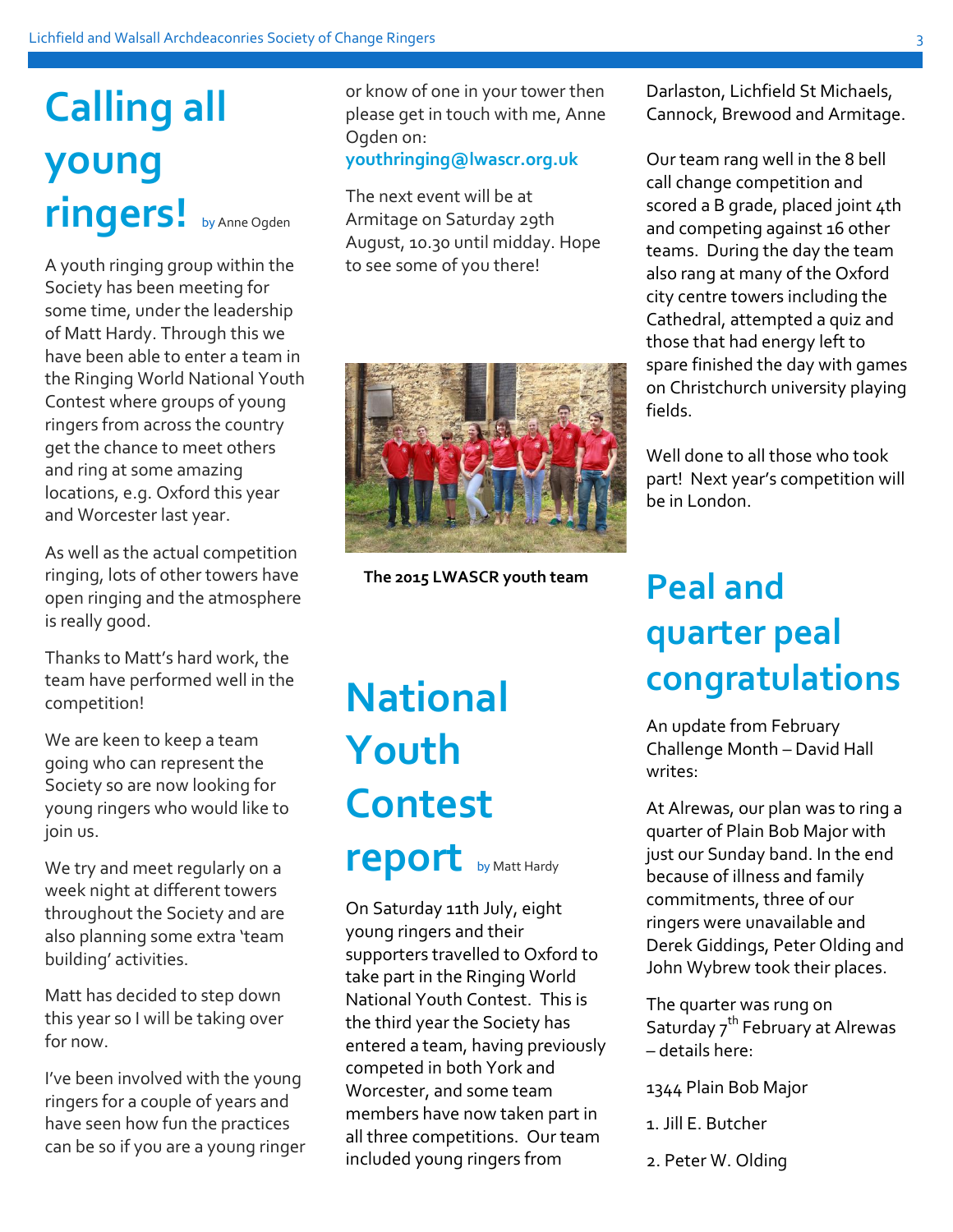- 3. Derek Giddings
- 4. John S. Wybrew
- 5. Lesley J. Hall
- 6. John E. Bark
- 7. David Hall
- 8. David Herschell (c)

Congratulations also to David Hall who rang in his first quarter of Plain Bob Royal at Cannock on 9<sup>th</sup> February.

Well done to Canon Andrew Stead and his wife Alison. On 19<sup>th</sup> April Alison rang her first quarter and Andrew his first inside on open tower bells:

1260 Plain Bob Doubles

- 1. Helen R. Jarvis
- 2. Canon Andrew M. Stead
- 3. Jordan M. Lawley
- 4. Lance G. Hill
- 5. Clive M. Smith (c)
- 6. Alison R. Stead



Pet Hughes rang her first peal at Armitage on 18th June. She was taught to ring by Roy Mowforth in 1973 and has been a loyal

member of the Penkridge band ever since.



## **All change at the Cathedral**

With effect from 1st September 2015, the Sunday service times at Lichfield Cathedral change and this affects ringing times, which change to:

Sunday morning: 1015-1055

Sunday afternoon: 1415-1455



# *A point of view***: Is there a future for ringing?** by John Mulvey

#### *What are people saying at the moment?*

If you've been reading The Ringing World or looking at ringing sites on Facebook or other social media, you will be aware of the concern about the future of bell ringing. Many statistics have been produced indicating that ringing is in sharp decline; a fall in the number of peals and first pealers, an ageing profile of ringers as a whole and of tower captains in particular. The Ringing World has a declining readership and is facing financial difficulty and considering reducing publication to every two weeks.

How do we help to halt this decline or do we just accept it is happening and do the best we can for ourselves? Some say this outlook is merely being negative and does not help. "Be positive" say some. But adopting this mind set, without taking some action, is akin to the orchestra playing merry tunes, as the Titanic slides gracefully under the ocean.

A great many have suggested that contributing to this decline is the fact that institutions such as the Central Council and local ringing associations, formed in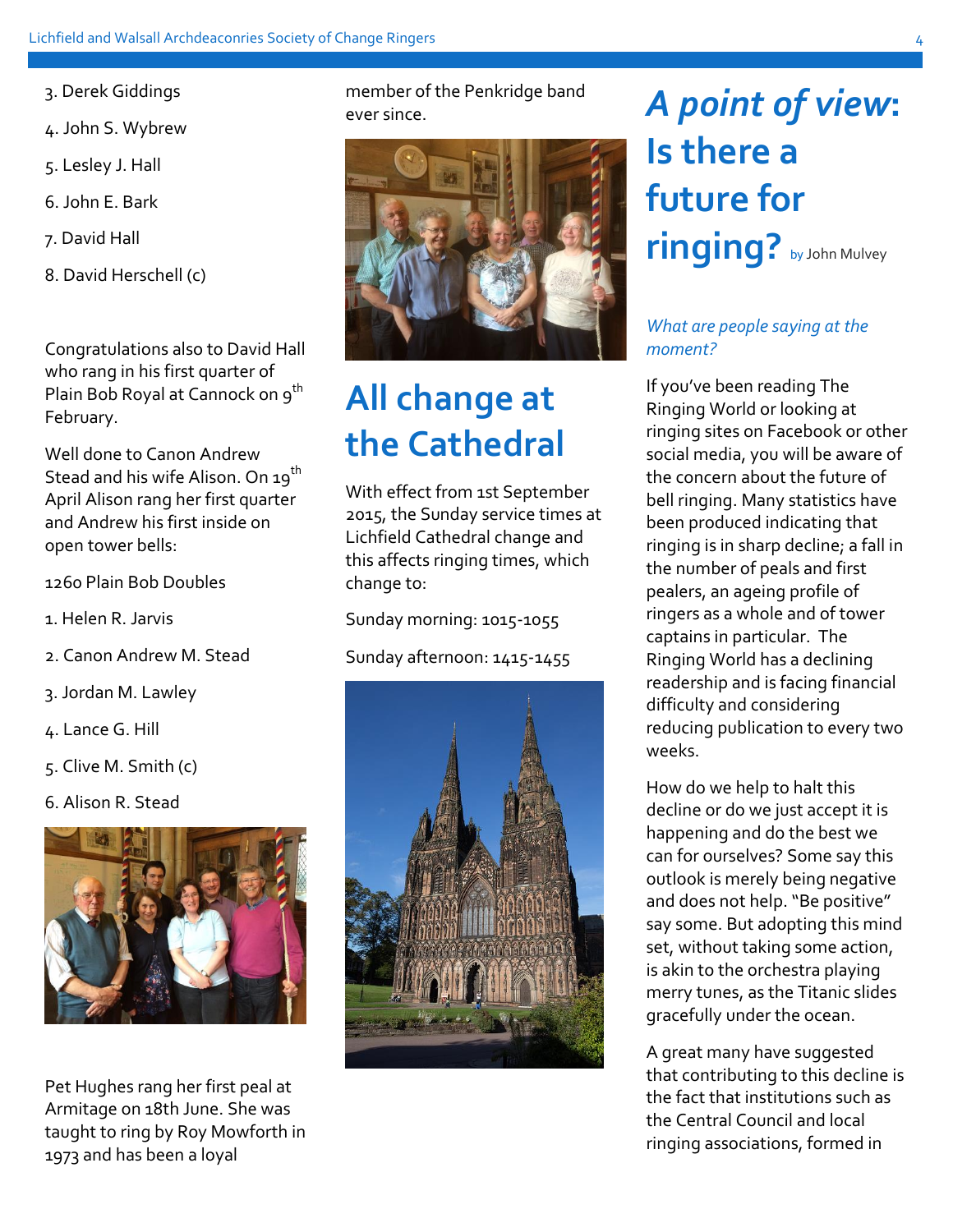the 19th Century, are not fit for purpose in the 21st and therefore should look for new ways to address the urgent problem of decline.

#### *National response*

In order to turn around the decline in numbers of ringers, there needs to be an emphasis on recruitment, training and retention. The big question is what role the Central Council, as our national body, and associations, on a local level need to play in promoting these aims?

In the last year or so, the Central Council has held open meetings in venues throughout England to hear the views of ringers and a report was made to the Central Council Annual Meeting in Hull at the end of May.

Our Reps will report back on the deliberations on this subject at the Society AGM in September. I am sure that they would welcome your views on how the Central Council could be better at supporting ringing at a national level.

If ringing is to attract more participants, is the present national administration made up of volunteers fit for that purpose? Other pastimes and sports have national bodies with paid full time officials and central administration.

The main thing preventing such an arrangement in ringing is finance. Ringers are used to participating in a hobby where costs are low; a few pounds each for a peal, no yearly or weekly

subscriptions expected for regular use of their church's bells. There is often a major debate and objections at Association AGMs if it is proposed to raise annual subscriptions by a few pounds. But in order to finance national full time officials, the Central Council would have to ask local associations to contribute a great deal more money. Is this something individual ringers in local towers see as something to which they are willing to contribute?

The Central Council may, as far as many Sunday service ringers in our local towers are concerned, be something distant and of no relevance to recruiting, training and retaining ringers. It has certainly lacked any ability to adapt to combat the decline in the number of ringers. The last great national initiative was to recruit more ringers in order to ring in the Millennium over 15 years ago.

In the last few years an attempt has been made, with the introduction of ITTS courses, to improve the standard of ringing tuition. This was mainly due to the efforts of a few enthusiastic individuals rather than the Central Council. This has not been greeted with wholehearted approval by the ringing community. Cries of "We've managed quite alright in the past" and "No one is telling me how I should teach" have been heard. But they are ignoring the fact that what has been done in the past is not effective now.

#### *What's been happening at a local level?*

Let us examine what things look like locally. I think the trends in our Society reflect the state of ringing nationally. With the demise of church choirs, which contained boy choristers, a major source of young recruits disappeared. If we examine the age profile in many towers there is a distinct shortage of ringers in the 20-40 age group.

There are still some towers with a group of school-aged ringers but these are very much the exception. A much larger proportion of these youngsters nowadays, rather than in the past, are the children of ringers. Also there are many more activities for this age group to take part in these days which could mean that they may be here today but gone tomorrow.

For the last few years, the greatest source of recruits has been the 50s or 60s age group, now known as "the baby boomers" They have retired early and are looking for something different to fill their time. Teaching this age group presents different problems to teaching youngsters and they tend to make slower progress. The recent rise in the retirement age in the public sector for teachers, nurses, local authority workers and civil servants from 60 to 65 or higher may see a drop in recruits coming forward from this age group and also the availability of experienced ringers with spare time available to teach.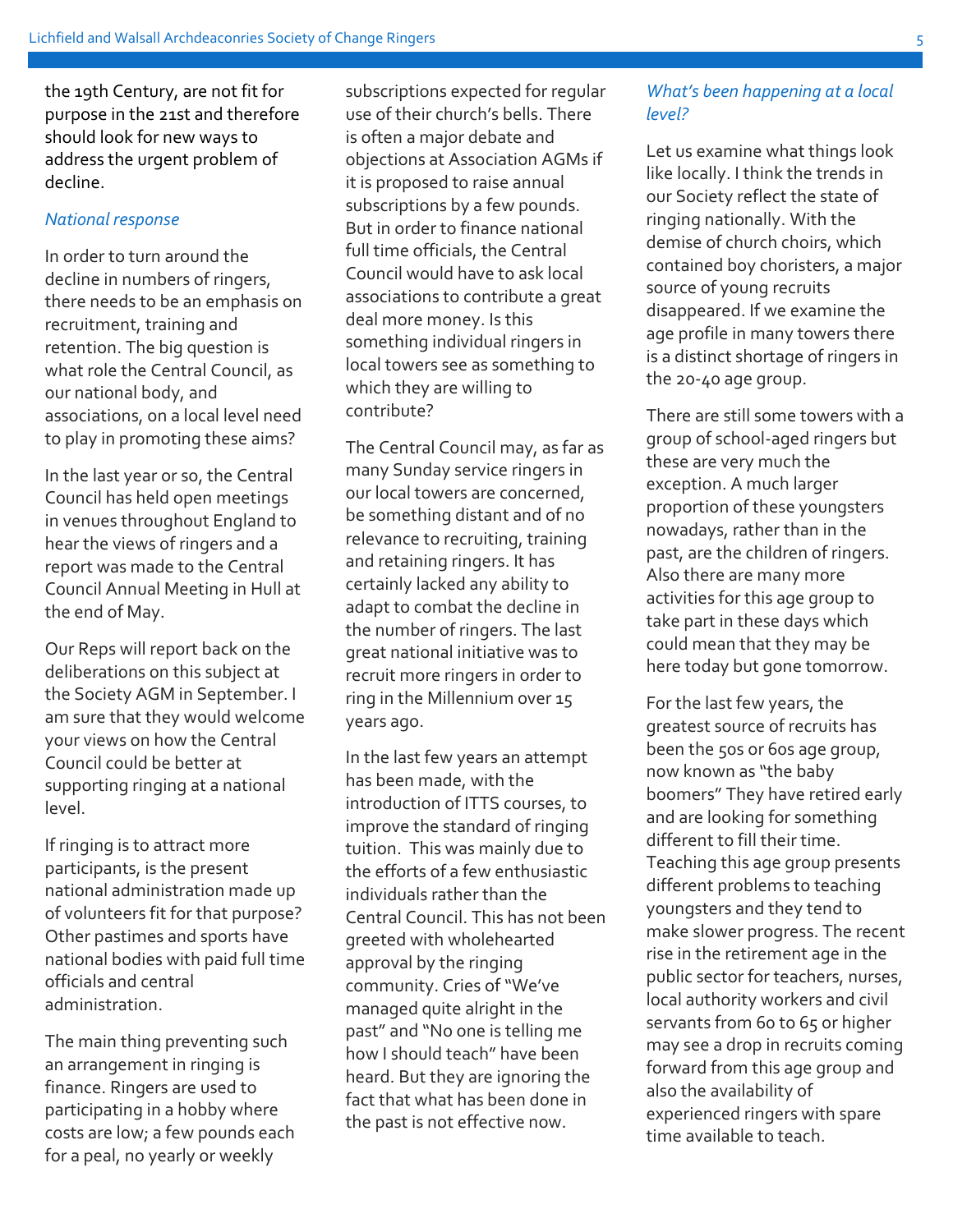#### *Has our Society adapted to changing circumstances?*

When I started ringing in the 1970s, the Society still had a very unwieldy means of making decisions. Apart from appointed officers, there was no committee to decide on policy. Decisions were made at the business meetings where every tower could send a representative. For well over 30 years ago now, decision making has been devolved to a committee who were able to adapt to changing circumstances.

We have also seen Society membership opened up to all who ring for services rather than just open to those who can ring changes. This has been more representative of those who ring in our Society area and has seen Society membership maintained or even slightly increased. But this may have had the effect of cloaking the decline in the total number of ringers in the area.

On the positive side, in recent years, 3 ITTS courses have been held at Tamworth which have supported and encouraged ringers to teach learners at local towers such as Alrewas, Brewood, St Michael's Lichfield and Trysull. But providing support such as this for local bands to progress is a continuous process and therefore these type of courses need to be offered on a regular basis.

Nationally, some ringers are debating whether local associations as they exist today, based on church boundaries are fit for purpose. Also they question

whether the old formula of monthly or bi-monthly events which revolve around ringing, service and tea is what the ringers in the area believe meet their needs. In any institution there is always the temptation to stick to what you know, it's safe and to devise a new formula would demand a lot more thought and effort. This Society, like many other associations, has faced for many years the difficulty of finding enough people willing to serve as officers or committee members. Therefore without people willing to take on responsibility change could be difficult.

Our neighbours in the St Martin's Guild a couple of years ago decided on a radical course of action. They no longer have monthly Guild meetings and all their efforts go into a training programme called "The Birmingham School of Bell Ringing" which takes place every Saturday at up to 4 towers in the Birmingham area. An article on the reasons why they adopted this approach and what they are trying to achieve has appeared in The Ringing World.

St Martin's Guild and other associations in the country have been brave enough to examine if what they provide for their membership is what will ensure that bell ringing, not only survives into the second half of this century, but prospers. Is it time that this Society discusses how it functions and is there need for change?

Is the future one where competent ringers huddle together in centres of excellence? They travel miles from their home villages on Sundays, past silent towers or ones that struggle. Thus, they avoid having to teach people to ring or ring in rounds and simple methods for learners. There are already places where this happens now. No one person has come up with a magic bullet to increase the number of ringers but being positive and doing what we have always done is not an option.

Perhaps the Society AGM in September at Aldridge will provide a suitable forum for members to express what they think the Society should do to support local towers. Is there a need for a change to the format of Society events? Let the Society Secretary know your opinions or better still come along to the AGM and express your views.

#### **John Mulvey** mfjohn1@ntlworld.com

The secretary can be contacted using: sec@lwascr.org.uk

### **Ringing Master vacancy**

Matt Hardy is stepping down this year, so we are seeking a new Ringing Master. If you are interested, or would like to nominate someone, please contact the Secretary, before the AGM: sec@lwascr.org.uk

*We thank Matt for all his hard work*